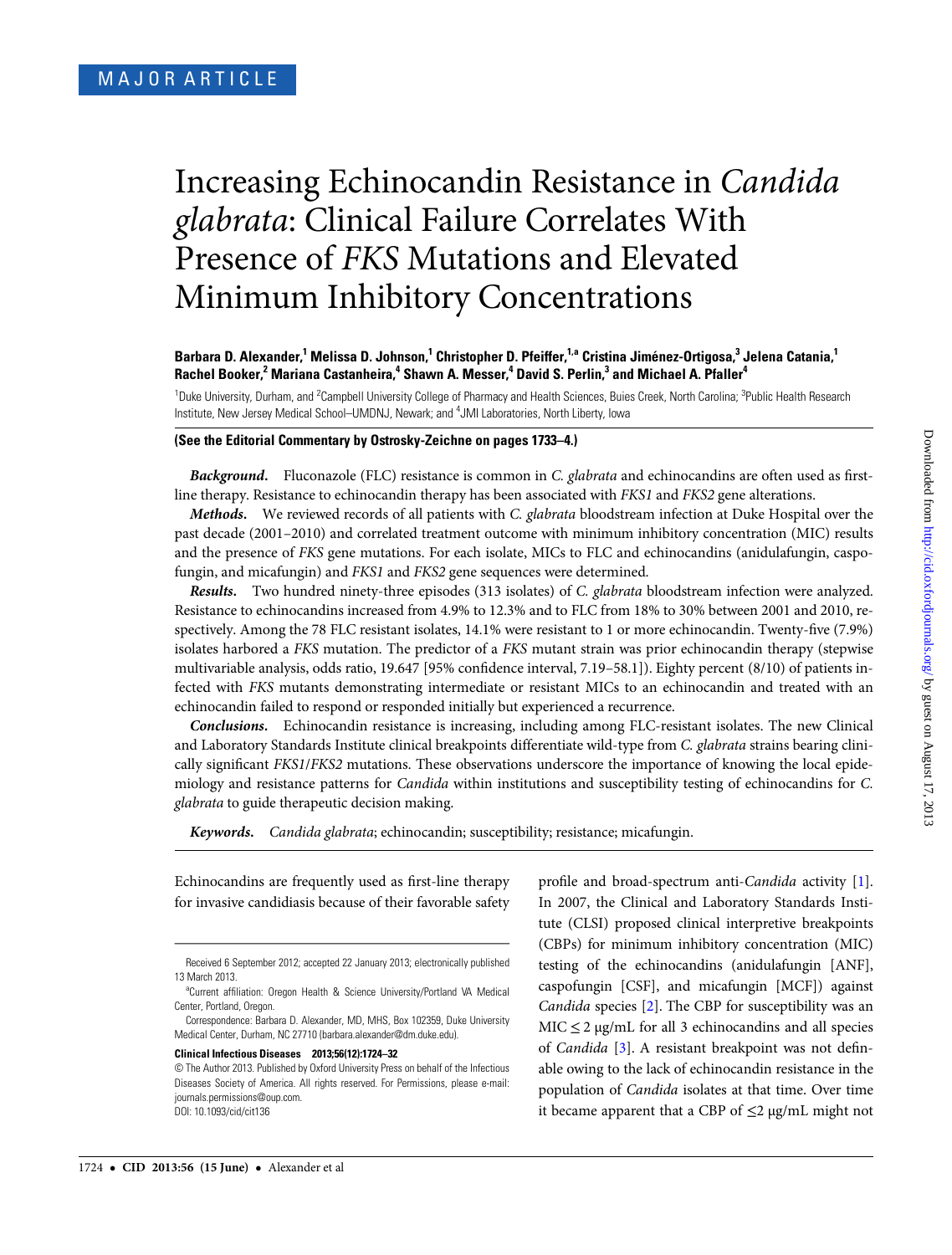reliably identify isolates with resistance mechanisms associated with treatment failure [\[4](#page-7-0)–[6](#page-7-0)].

Echinocandins inhibit  $β-(1,3)-D$ -glucan synthase (GS) by targeting GS FKS subunits, which are encoded by 3 genes, FKS1, FKS2, and FKS3 [[7](#page-7-0)-[9\]](#page-7-0). Resistance to echinocandin therapy has been associated with amino acid substitutions in FKS1 (Candida albicans, Candida tropicalis, Candida krusei, Candida glabrata) and FKS2 (C. glabrata) [[5](#page-7-0), [10](#page-7-0)–[14\]](#page-7-0). Notably, Candida isolates with mutations in FKS1 and/or FKS2 genes recovered from patients with clinically resistant infections have not necessarily had echinocandin MICs >2 µg/mL [\[4](#page-7-0)–[6](#page-7-0), [11](#page-7-0), [14](#page-7-0)– [24](#page-7-0)]; kinetic studies of the GS enzyme complex suggested that the pattern of decreased enzyme sensitivity to inhibition in FKS mutants extended across all 3 echinocandins and that a lower MIC cutoff (0.25-0.5 µg/mL) would be more sensitive in detecting strains with FKS1/FKS2 mutations [\[5,](#page-7-0) [6](#page-7-0), [25](#page-7-0)]. Although treatment outcome information was available for only 48 (ANF), 49 (CSF), and 33 (MCF) C. glabrata–invasive infection episodes at the time, the CLSI lowered echinocandin CBPs for Candida species to susceptibility at ≤0.12 µg/mL for ANF and CSF and ≤0.06 µg/mL for MCF to ensure maximal detection of FKS mutant strains among clinical isolates [[23\]](#page-7-0).

To further examine echinocandin resistance in C. glabrata, we reviewed clinical data on all patients who developed C. glabrata bloodstream infection (BSI) at Duke Hospital over a 10 year period (2001–2010) and correlated treatment outcome with MICs and the presence of FKS gene alterations.

# MATERIALS AND METHODS

# Patients and Microbiologic Methods

The Duke Hospital institutional review board approved this retrospective cohort study. Subjects were identified via review of microbiology laboratory culture logs. Subject information was obtained by medical records review. MICs to fluconazole (FLC) and all echinocandins were determined by the CLSI broth microdilution method  $[2]$  $[2]$ . If  $>1$  phenotype was noted on the culture, colonies representing each phenotype were tested. Candida glabrata genomic DNA was extracted from cells grown in YPD (2% yeast extract, 4% Bacto peptone, 4% dextrose) broth medium with a Q-Biogene (Irvine, California) FastDNA kit. Hot spots 1 and 2 of FKS1 and FKS2 were amplified using polymerase chain reaction (PCR), as previously described [[5](#page-7-0)]. Standard Sanger DNA sequencing of purified PCR amplicons was performed with a CEQ Dye Terminator Cycle Sequencing Quick Start Kit (Beckman Coulter, Fullerton, California) according to the manufacturer's recommendations. Sequence analysis was performed with CEQ 8000 Genetic Analysis System Software (Beckman Coulter) and BioEdit Sequence Alignment Editor (Ibis Therapeutics, Carlsbad, California). The following definitions were applied:

• Directed antifungal therapy: antifungal administered after the yeast recovered was identified as C. glabrata.

• Episode of infection: >14 days since last positive blood culture with C. glabrata. The first and last (if recovered >7 days after the first) blood isolates from each patient episode were tested when available.

• Breakthrough candidemia: blood culture collected after ≥3 days of antifungal therapy positive for C. glabrata.

• CLSI CBPs, resistant: ANF and CSF ≥0.5 µg/mL, MCF ≥0.25 µg/mL, FLC ≥64 µg/mL; susceptible: ANF and CSF ≤0.12 µg/mL, MCF ≤0.06 µg/mL.

• Initial therapy: first antifungal administered on or after collection date of first positive blood culture.

• Mortality outcome: all-cause mortality within 10 and 30 days of directed antifungal therapy.

• Overall clinical outcome: documented negative blood culture within 10 and 30 days of directed antifungal therapy and no relapse or recurrence of C. glabrata BSI.

• Persistence: failure to clear blood after ≥5 days of directed antifungal therapy.

• Recurrence: blood culture positive for C. glabrata after initially clearing blood but while still on antifungal therapy.

• Relapse: blood culture positive for C. glabrata after completing the planned directed course of therapy for an initial C. glabrata BSI.

• Successful treatment outcome: negative blood culture within 10 and 30 days of directed antifungal therapy.

#### Statistical Methods

Descriptive statistics were used to characterize the study population. Univariable analysis was performed for the association of clinical/microbiologic variables and the outcomes of 10- and 30-day treatment success, 10- and 30-day mortality, and presence of an FKS mutant strain, an FLC-resistant strain, and an echinocandin (CSF or MCF assessed independently)–resistant strain. Chi-square tests of association were performed for categorical variables. Candidate variables included age, 18–64 vs ≥65 years; pediatric (age <18 years) vs adult; race; underlying disease (hematopoietic stem cell transplant [HSCT], solid organ transplant [SOT], acute leukemia/lymphoma, solid organ malignancy, other immunosuppression, major surgery within 30 days); renal dysfunction (acute renal failure requiring hemodialysis or end-stage renal disease); end-stage liver disease, birth weight <1 kg; neutropenia; intensive care unit (ICU) status and presence of central venous catheter at the time of initial positive blood culture; prior antifungal therapy (azole, echinocandin, polyene, azole) within 30 days of initial positive blood culture; episode type (breakthrough on antifungal therapy vs primary infection); breakthrough drug class (azole, echinocandin, polyene); disseminated disease status; drug class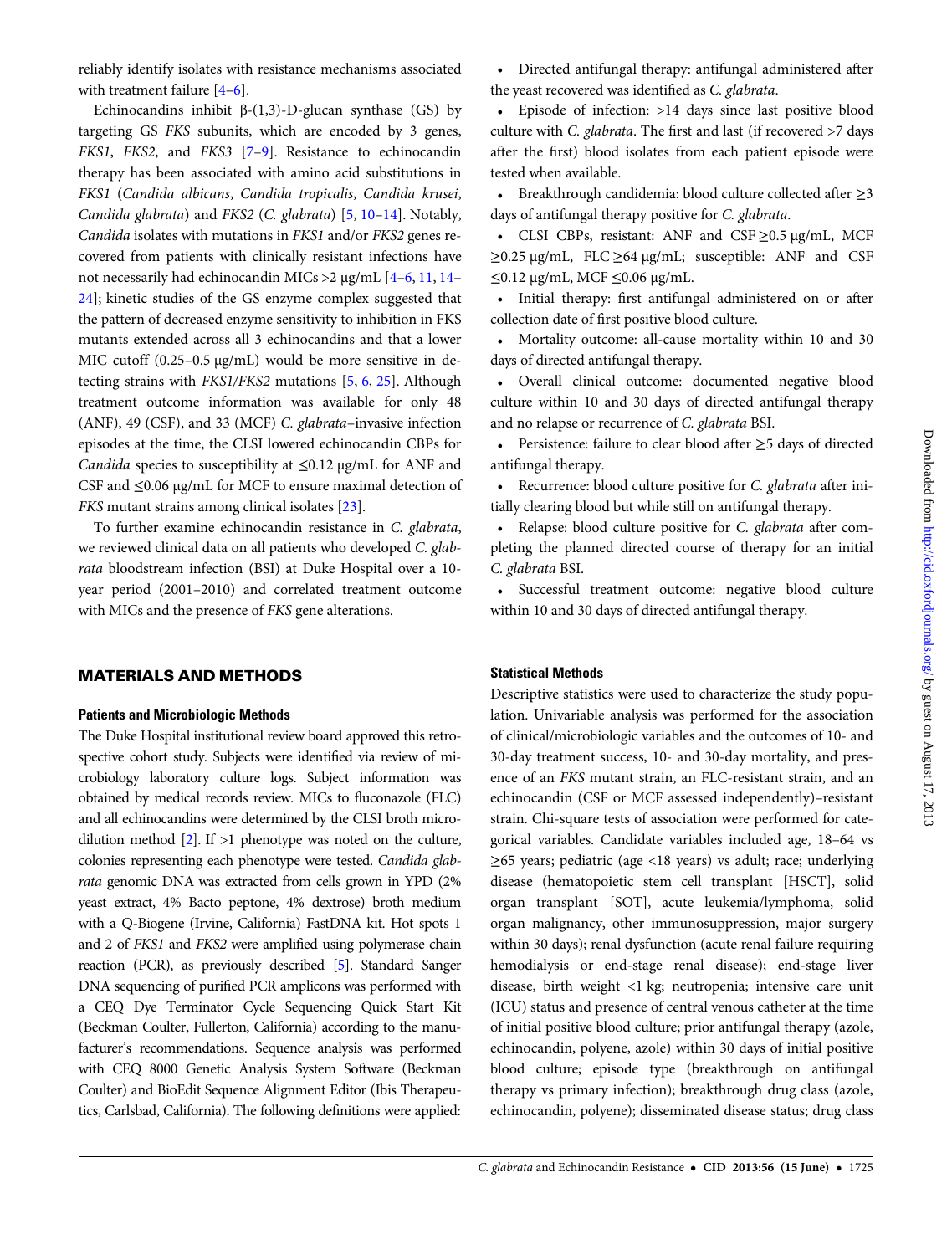used as directed therapy (echinocandin vs azole, polyene vs other, polyene vs azole, polyene vs echinocandin); and presence of an FKS mutation, FLC-resistant MIC, and an echinocandinresistant MIC. Variables with a P value ≤.2 were considered for inclusion in the multivariable logistic regression models; variables with a P value  $\leq 0.05$  were included in the final logistic regression models. Modeling techniques included forward and backward selection and consideration of 2-way interaction terms. Ten- and 30-day treatment outcomes were restricted to patients who were evaluable at 10 and 30 days; 10- and 30-day mortality was determined in all treated patients. All analyses were performed with SAS version 9.2.

## RESULTS

# Cohort and Demographics

Over the 10-year study period (2001–2010), 274 patients had 293 unique episodes of C. glabrata BSI. Demographics are shown in Table 1. The most common underlying diseases predisposing subjects to candidemia were major surgery within the preceding 30 days (38.7%) and immunosuppression (51.1%), including malignancy; 14 patients had multiple underlying immunosuppressive conditions, most commonly malignancy or transplant and diabetes mellitus.

Thirty percent (88/293) of episodes broke through antifungal therapy; among 79 episodes for which the breakthrough agent was known, azoles were the most common (69.6%; 36 FLC, 10 VRC, 5 posaconazole, 4 itraconazole) followed by echinocandins (24.1%; 16 MCF, 3 CSF) and polyenes (3.8%; 1 amphotericin B deoxycholate, 2 amphotericin B lipid complex)  $(P \leq .0001)$ . Two (2.5%) episodes broke through on combination therapy (an azole plus an echinocandin).

A total of 313 C. glabrata isolates were analyzed. From the 273 "first" C. glabrata BSI episodes, 291 isolates were analyzed including 277 initial and 14 subsequent/serial isolates. Among the 19 "second" episodes, 21 isolates were analyzed including 18 initial and 3 subsequent isolates. One patient had a third episode from which a single isolate was evaluated.

## MIC/Susceptibility Results

As shown in Figure [1](#page-3-0), resistance to 1 or more echinocandins increased from 4.9% (3/61) to 12.3% (9/73) between 2001 and 2010, respectively, and was 6.7% [21/313] overall. FLC resistance increased from 18% to 30.1% between 2001 and 2010, respectively, and was 24.9% (78/313) overall. Among the 78 FLC-resistant isolates, 11 (14.1%) were resistant to 1 or more echinocandins and 8 (10.3%) were resistant to all echinocandins.

#### FKS Mutations and MIC Correlation

Twenty-five (7.9%) C. glabrata isolates harbored an FKS mutation and 64%, 68%, and 68% of the FKS1/FKS2 mutants

## Table 1. Patient Demographics

| Variable                                                                    | <b>All Patients</b><br>$(N = 274)$ |
|-----------------------------------------------------------------------------|------------------------------------|
| Age, y, median (range)                                                      | 59 (15 d-95 y)                     |
| Race                                                                        |                                    |
| Caucasian                                                                   | 183 (66.7)                         |
| African American                                                            | 82 (30)                            |
| Asian                                                                       | 4(1.5)                             |
| Indian                                                                      | 4(1.5)                             |
| Other                                                                       | 1(0.3)                             |
| Male sex                                                                    | 134 (48.9)                         |
| Underlying disease <sup>a</sup>                                             |                                    |
| Hematopoietic stem cell transplant                                          | 23(8.4)                            |
| Solid organ transplant                                                      | 26(9.5)                            |
| Acute leukemia/lymphoma                                                     | 28 (10.2)                          |
| Solid organ malignancy <sup>b</sup>                                         | 38 (13.8)                          |
| Other immunosuppression <sup>c</sup>                                        | 25(9.1)                            |
| Major surgery within 30 d                                                   | 106 (38.7)                         |
| Renal dysfunction                                                           |                                    |
| End-stage renal disease                                                     | 31(11.3)                           |
| Acute renal failure                                                         | 48 (17.5)                          |
| Liver disease                                                               | 21(7.7)                            |
| Extremely low birth weight infant $(1 \text{ kg})$                          | 2(0.7)                             |
| Neutropenia (total white blood cell count<br><500 cells/µL) <sup>d</sup>    | 22(8.0)                            |
| Days of hospitalization at time of candidemia,<br>mean (range) <sup>d</sup> | 18.2 (-4 to 165)                   |

Data are presented as No. (%) unless otherwise specified.

a Subjects may have had >1 underlying disease.

b Received chemotherapy within the prior 3 months.

 $\degree$  Steroids (>15 mg prednisone or equivalent) daily for >30 days, diabetes, congenital immunosuppressive condition, human immunodeficiency virus/ AIDS.

<sup>d</sup> Based on the initial (index) positive blood culture; neutropenic status is unknown for 4 patients.

identified were classified as nonsusceptible (intermediate or resistant) to ANF, CSF, and MCF, respectively. From 2001 to 2010, FKS mutants were increasingly associated with higher MICs (Figure [1\)](#page-3-0). Twenty-five percent (2/8) of isolates with FKS mutations recovered between 2001 and 2006 were at or above the CBP for resistance, compared with 88.2% (15/17) of FKS mutants recovered between 2007 and 2010 ( $P = .003$ , Fisher exact test).

## Treatment and Mortality Outcomes and Predictors

Among 257 of 293 episodes treated with antifungal therapy, echinocandins were the agents administered as directed therapy for the majority (175; 68.1%), followed by azoles (17.5%), polyenes (12.8%), or combination therapy (1.6%). One hundred fifty-three and 119 episodes were treated with echinocandin monotherapy and evaluable at 10 and 30 days, respectively; 96.3% (52/54) and 89.1% (33/37) of episodes with a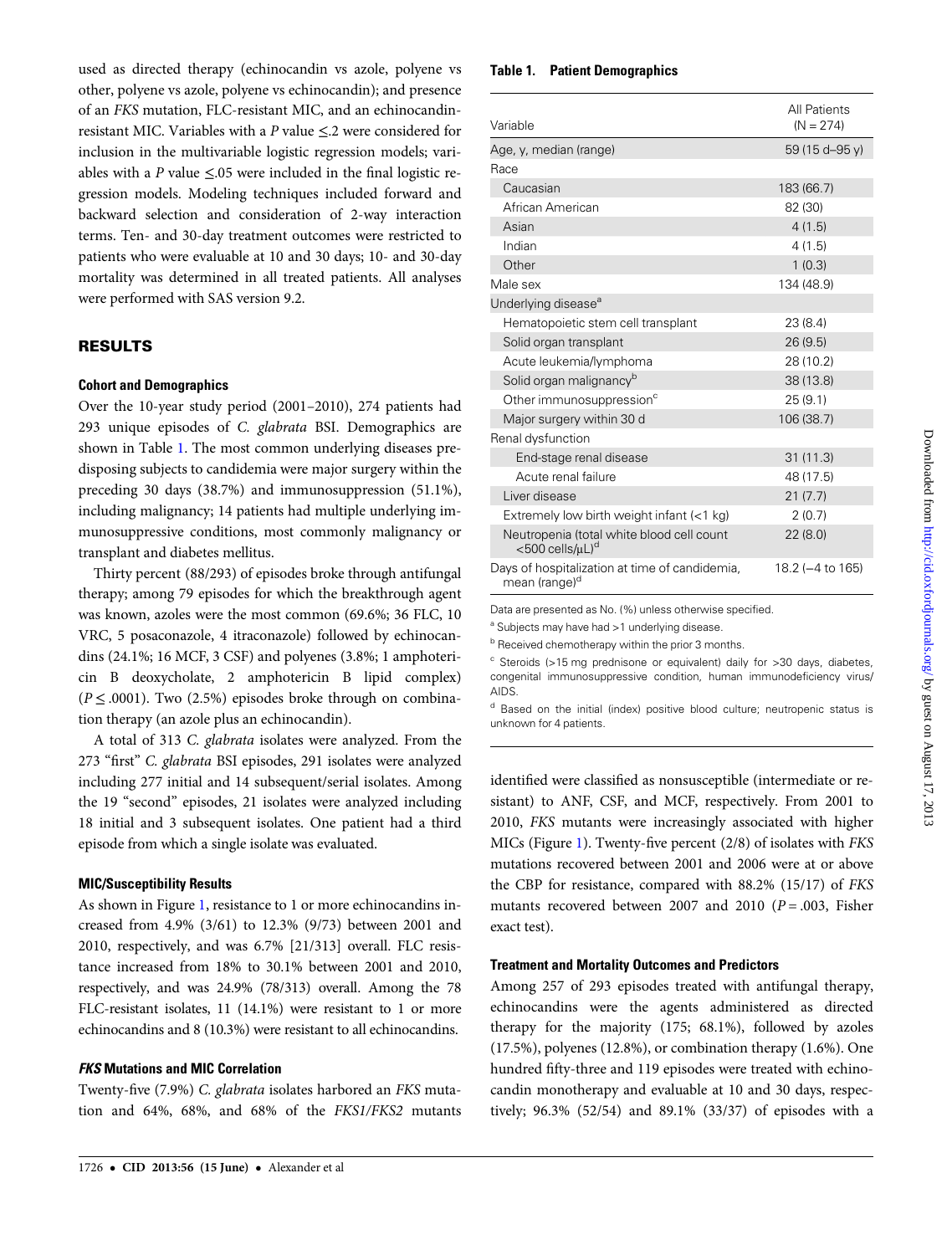<span id="page-3-0"></span>

**Figure 1.** Temporal trends in antifungal resistance of *Candida glabrata* isolates to fluconazole (solid line with diamonds), anidulafungin (short dashed line with squares), caspofungin (solid line with triangles), and micafungin (long dashed line with circles).

susceptible CSF MIC were successfully treated (ie, candidemia was cleared) with CSF at 10 and 30 days, respectively, whereas 94.2% (81/86) and 97.3% (72/74) of episodes with a susceptible MCF MIC were successfully treated with MCF at 10 and 30 days, respectively. Among those treated with the echinocandin to which the isolate was subsequently found to be resistant, 0 of 1 and 8 of 9 cleared their blood at 10 days with CSF and MCF monotherapy, respectively.

Alternatively, Table [2](#page-4-0) summarizes overall clinical outcome (ie, patients who cleared their candidemia and did not suffer relapse or recurrent infection) for episodes involving isolates resistant to 1 or more echinocandins and episodes involving FKS mutant strains. Thirteen of 23 episodes involving isolates with a resistant MIC were treated with echinocandin monotherapy; 5 of these 13 episodes responded to therapy and did not relapse or recur, whereas 8 (all with a FKS mutation) did not respond. Twelve of the 17 (70.6%) episodes involving FKS1/FKS2 mutants demonstrating a resistant MIC to at least 1 of the echinocandins, including the 8 of 10 treated with echinocandin monotherapy, either failed to respond or responded initially but recurred.

Treatment and mortality outcomes for several key variables based on univariable analysis are presented in Table [3](#page-5-0). Based on the full multivariable model (Table [4\)](#page-6-0), independent predictors of 10-day mortality were malignancy (odds ratio [OR], 2.86; 95% confidence interval [CI], 1.23–6.25) and ICU status (OR, 3.50; 95% CI, 1.90–6.67). Independent predictors of 30 day mortality were prior azole therapy (OR, 2.58; 95% CI, 1.45–4.64), polyene treatment (OR, 2.52; 95% CI, 1.12–5.78),

end-stage liver disease (OR, 4.1; 95% CI, 1.4–12.8), malignancy (OR, 2.62; 95% CI, 1.16–6.02), and ICU status (OR, 3.31; 95% CI, 1.87–5.92).

## Predictors of FKS Mutations and Resistant MICs

Based on a full multivariable model, predictors of a FKS mutant strain were SOT status, multiple episodes of C. glabrata BSI, and prior echinocandin therapy. In stepwise multivariable analysis, the sole predictor of a FKS mutant strain was prior echinocandin therapy (median, 19 days; OR, 19.647; 95% CI, 7.19–58.1). Predictors of CSF-resistant MICs were SOT (OR, 9.26; 95% CI, 1.55–64.08), breakthrough infection (OR, 7.85; 95% CI, 1.75–49.41), and receipt of prior echinocandin therapy (OR, 36.95; 95% CI, 9.66–198.65), and predictors of MCF-resistant MICs were SOT (OR, 15.59; 95% CI, 2.01–164.4) and prior receipt of an echinocandin (OR, 9.67; 95% CI, 2.11–53.26). Predictors of FLC resistance were history of HSCT (OR, 2.6; 95% CI, 1.02–6.84) and prior antifungal therapy (OR, 4.03; 95% CI, 2.01–8.36). In separate models controlling for HSCT and considering individual drug classes of prior exposure, prior azole (OR, 3.17; 95% CI, 1.23–8.38) and prior echinocandin (OR, 3.00; 95% CI, 1.31–6.76) therapy were significantly associated with presence of FLC-resistant MICs.

# **DISCUSSION**

In this large cohort of C. glabrata clinical isolates recovered over the past 10 years, we observed emerging and clinically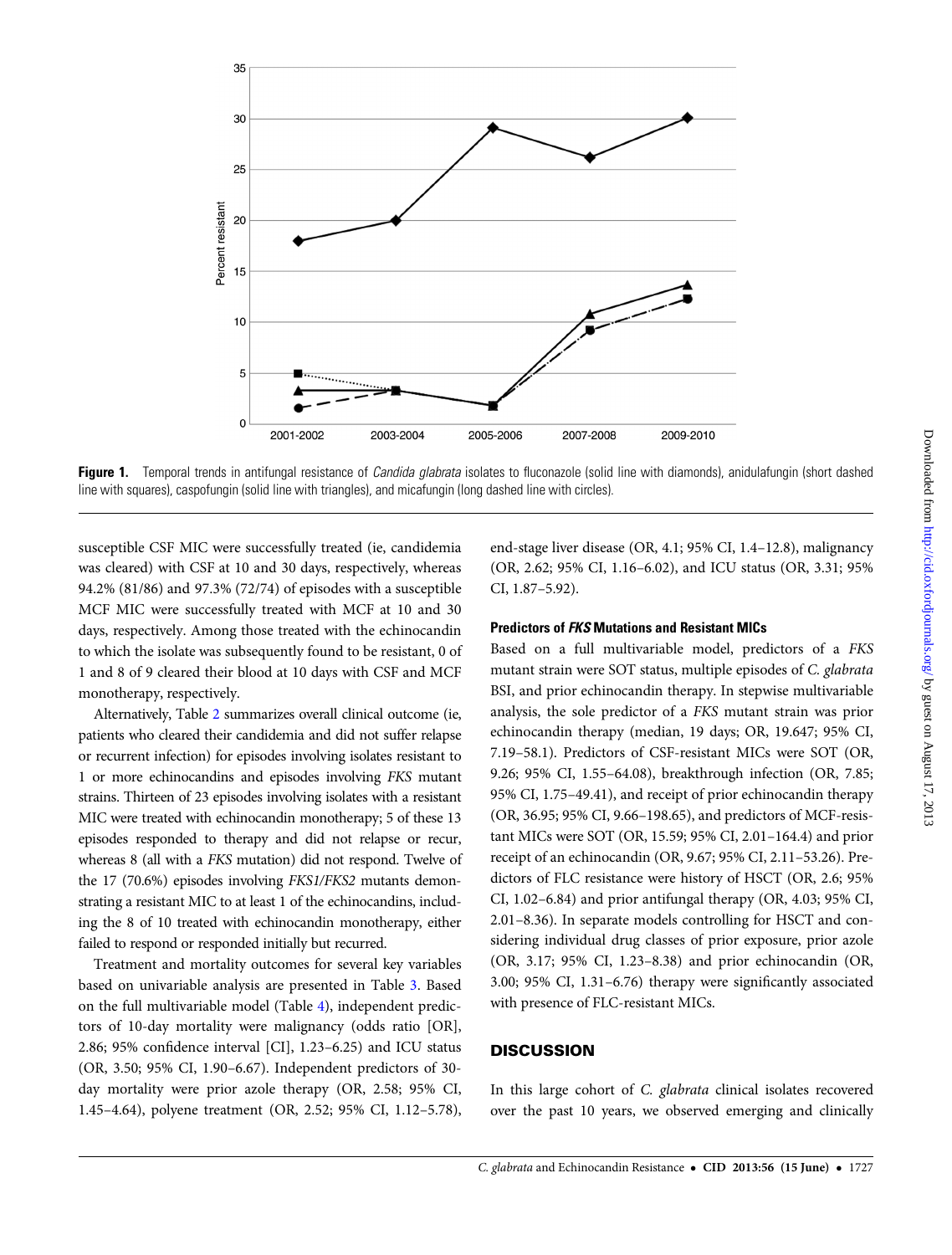|                          | <b>FKS Mutation</b> | MIC (µg/mL)    |                |                |                |                                              | <b>Overall Clinical</b>                  |
|--------------------------|---------------------|----------------|----------------|----------------|----------------|----------------------------------------------|------------------------------------------|
| Patient<br>(Episode No.) |                     | ANF            | <b>CSF</b>     | <b>MCF</b>     | <b>FLC</b>     | Directed Therapy (Dose,<br>Total mg/d)       | Outcome<br>(Investigator<br>Adjudicated) |
| 1(1)                     | <b>I1379V</b>       | 0.06           | 0.06           | 0.03           | $\,8\,$        | MCF (100)                                    | Responded                                |
| 2(1)                     | <b>I1379V</b>       | 0.06           | 0.06           | 0.03           | 8              | CSF (35), dose adjusted<br>for liver failure | Responded                                |
| 3(1)                     | R631G               | 0.12           | 0.12           | 0.06           | 128            | MCF (100)                                    | Responded                                |
| 4(2)                     | <b>R665S</b>        | 0.12           | 0.5            | 0.12           | 128            | MCF (150)                                    | Nonresponse                              |
| 5(2)                     | <b>R665G</b>        | 0.25           | 0.5            | 0.12           | 128            | MCF (100)                                    | Responded but<br>recurred                |
| 6(2)                     | P667T               | 1              | 1              | 0.12           | 8              | MCF (100)                                    | Responded                                |
| 7(1)                     | D632E               | $\mathbf{1}$   | 0.5            | 0.25           | 128            | MCF (100)                                    | Nonresponse                              |
| 7(2)                     | D632E               | $\mathbf{1}$   | $\mathbf{1}$   | 0.25           | 128            | MCF (100)                                    | Responded                                |
| 8(1)                     | F659V               | $\mathbf{1}$   | $\overline{4}$ | 0.25           | 64             | LAMB (700)                                   | Responded but<br>recurred                |
| 8(2)                     | F659V               | $\mathbf{1}$   | $\overline{2}$ | 0.25           | 32             | LAMB (700) + POS (800)                       | Responded                                |
| 9(1)                     | F625S               | $\overline{2}$ | $\overline{2}$ | 0.5            | 32             | MCF (100)                                    | Nonresponse                              |
| 10(1)                    | F625S               | $\overline{2}$ | $\overline{2}$ | 0.5            | 128            | <b>ABLC (440)</b>                            | Nonresponse                              |
| 11(1)                    | <b>I634V</b>        | 0.06           | 0.06           | 0.03           | 8              | None                                         | Nonevaluable                             |
| 12(1)                    | <b>I634V</b>        | 0.06           | 0.06           | 0.03           | 8              | AMB (3.2)                                    | Responded                                |
| 13(1)                    | <b>I634V</b>        | 0.06           | 0.06           | 0.015          | 8              | <b>VRC (150)</b>                             | Responded                                |
| 14(1)                    | <b>I634V</b>        | 0.06           | 0.06           | 0.03           | 8              | CSF (50)                                     | Responded                                |
| 15(2)                    | S663P               | $\mathbf{1}$   | $\overline{2}$ | 0.5            | 8              | MCF (100)                                    | Responded but<br>relapsed                |
| 16(2)                    | S663P               | 4              | >8             | >8             | 128            | MCF (150)                                    | Nonresponse                              |
| 17(1)                    | S663P               | $\overline{2}$ | 8              | 0.5            | 8              | MCF (100)                                    | Nonresponse                              |
| 18(1)                    | S663P               | 0.25           | 0.5            | 0.12           | 16             | MCF (100) + FLC (400)<br>then VRC (400)      | Responded but<br>relapsed                |
| 18(2)                    | S663P               | $\overline{4}$ | >8             | $\overline{4}$ | 128            | $MCF (150) + VRC (400)$                      | Nonresponse                              |
| 19(1)                    | S663P               | $\mathbf{1}$   | 8              | 0.5            | 16             | LAMB (350)                                   | Responded                                |
|                          | S663P               | $\mathbf{1}$   | $\mathbf{1}$   | 0.5            | 128            |                                              |                                          |
| 20(1)                    | S629P               | 4              | >8             | $\overline{4}$ | 128            | <b>VRC (400)</b>                             | Responded                                |
| 21(2)                    | delF658             | $\mathbf{1}$   | >8             | $\overline{2}$ | $\overline{4}$ | CSF (50)                                     | Responded but<br>relapsed                |
| 22(1)                    | None                | 0.5            | 0.5            | 0.25           | $\mathbf{1}$   | ABLC (375)                                   | Responded                                |
| 23(1)                    | None                | 0.5            | 0.5            | 0.06           | $\overline{4}$ | ABLC (300) + CSF (50)                        | Responded                                |
|                          | None                | 0.5            | 0.25           | 0.06           | 128            |                                              |                                          |
| 24(1)                    | None                | $\mathbf{1}$   | $\overline{4}$ | $\mathbf{1}$   | $\overline{4}$ | ABLC (350)                                   | Responded                                |
| 25(1)                    | None                | $\mathbf{1}$   | 0.5            | $\mathbf{1}$   | $\overline{4}$ | MCF (100 then 150)                           | Responded                                |
| 26(1)                    | None                | 0.12           | 0.12           | 0.25           | 16             | MCF (100)                                    | Responded                                |
| 27(1)                    | None                | 0.12           | 0.12           | 0.5            | 8              | MCF (100)                                    | Responded                                |

# <span id="page-4-0"></span>Table 2. Treatment and Outcomes for Patients Infected With Candida glabrata Isolates Harboring FKS Mutations or Echinocandin **Resistance**

Abbreviations: ABLC, amphotericin B lipid complex; AMB, amphotericin B deoxycholate; ANF, anidulafungin; CSF, caspofungin; FLC, fluconazole; LAMB, liposomal amphotericin B; MCF, micafungin; MIC, minimum inhibitory concentration; POS, posaconazole; VRC, voriconazole.

significant resistance to echinocandins and FLC. Furthermore, and consistent with other reports, resistance to echinocandins and azoles appeared to coemerge in the same isolates. Of 747 C. glabrata isolates from 90 hospitals worldwide between 2001 and 2006, <1% demonstrated resistant MICs to any echinocandin [\[26\]](#page-7-0), but by the second half of the decade, 9.3%, 9.3%, and 8.0% of C. glabrata isolates were resistant to ANF, CSF and MCF, respectively, including among FLC-resistant C. glabrata isolates [[27\]](#page-7-0).

Although there are no data to suggest that cross-resistance occurs between the azoles and echinocandins, extensive echinocandin use over the past decade, driven by broadening azole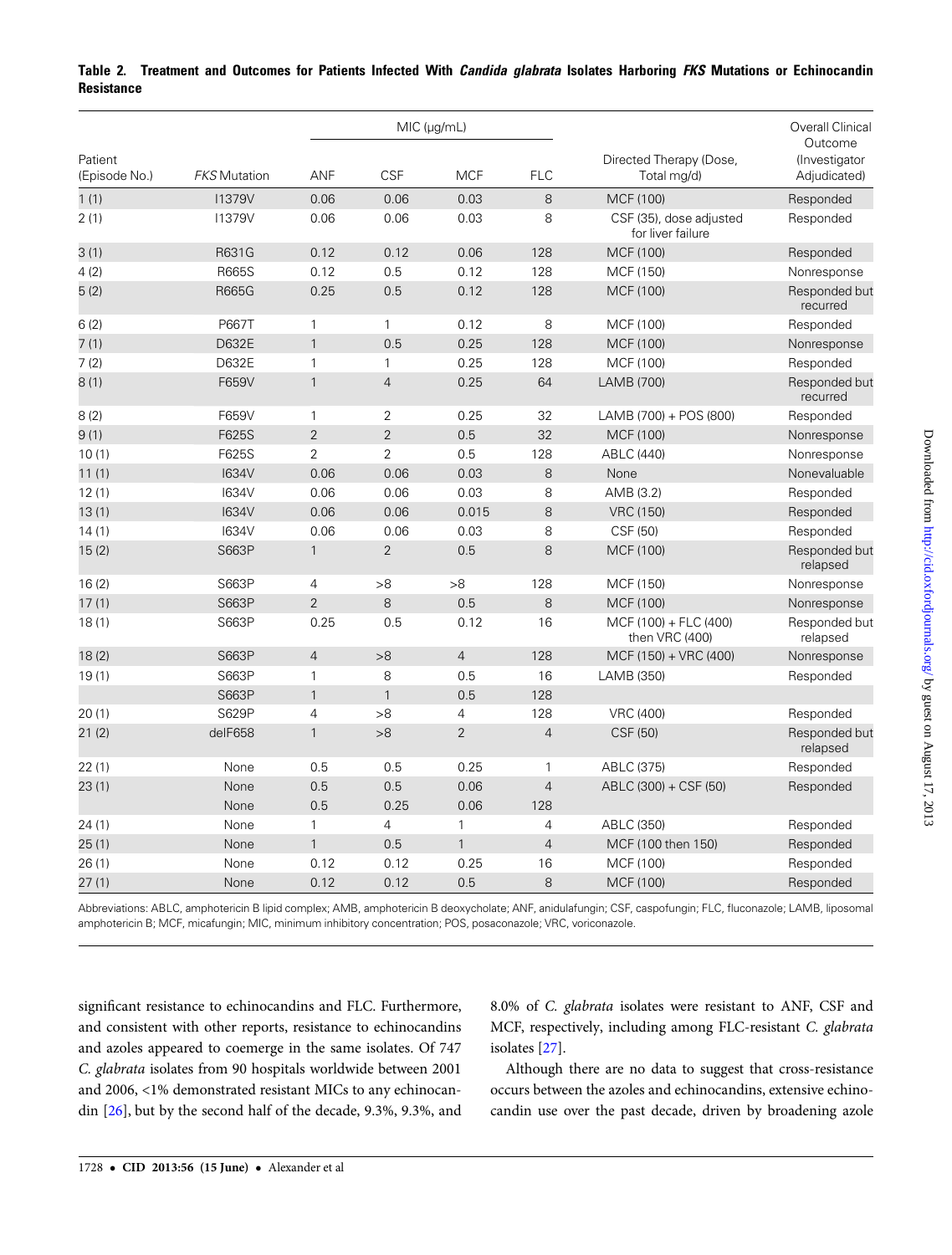# <span id="page-5-0"></span>Table 3. Univariable Assessment of Several Key Factors on Treatment and Mortality Outcome for Treated Candida glabrata Episodes  $(n = 257)$

|                             | Treatment Success, Evaluable |                   |                   | Mortality, Among All Treated |  |
|-----------------------------|------------------------------|-------------------|-------------------|------------------------------|--|
| Variable                    | 10 d (n = $218$ )            | 30 d (n = $172$ ) | 10 d (n = $257$ ) | 30 d (n = $257$ )            |  |
| All episodes                | 203/218 (93.1)               | 163/172 (94.8)    | 59/257 (22.9)     | 93/257 (36.2)                |  |
| Episode type                |                              |                   |                   |                              |  |
| Primary                     | 140/148 (94.6)               | 117/123 (95.1)    | 38/178 (21.3)     | 54/178 (30.3) <sup>a</sup>   |  |
| Breakthrough <sup>b</sup>   | 63/70 (90.0)                 | 46/49 (93.9)      | 21/79 (26.6)      | 40/79 (50.6) <sup>a</sup>    |  |
| Disseminated                |                              |                   |                   |                              |  |
| Yes                         | 49/54 (90.7)                 | 41/46 (89.1)      | 10/63 (15.9)      | 19/63 (30.2)                 |  |
| <b>No</b>                   | 154/164 (93.9)               | 122/126 (96.8)    | 48/193 (24.9)     | 79/193 (37.8)                |  |
| Directed therapy drug class |                              |                   |                   |                              |  |
| Azole                       | 32/36 (88.9)                 | 29/31 (93.5)      | 11/47 (23.4)      | $15/47$ (31.9) <sup>c</sup>  |  |
| Echinocandin <sup>d</sup>   | 144/155 (92.9)               | 114/121 (94.2)    | 38/177 (21.5)     | 60/177 (33.9) <sup>c</sup>   |  |
| Polyene                     | 27/27 (100)                  | 20/20 (100)       | 10/33 (30.3)      | 19/33 (57.6) <sup>c</sup>    |  |
| <b>FKS</b> mutation         |                              |                   |                   |                              |  |
| Yes                         | 16/20 (80) <sup>e</sup>      | 10/12 (83.3)      | 3/20(15)          | 3/12(15)                     |  |
| No                          | 187/198 (94.4) <sup>e</sup>  | 154/161 (95.7)    | 25/198 (12.6)     | 21/161 (13)                  |  |

Data are presented as No. (%) unless otherwise specified.

<sup>a</sup> Thirty-day mortality for breakthrough vs primary infection was statistically significant ( $P = .0037$ ).

<sup>b</sup> Among 79 breakthrough infections for which the antifungal agent being administered at the time of breakthrough was known, azoles were the most common breakthrough agent, followed by echinocandins and polyenes (69.6%, 24.1%, and 3.8%, respectively;  $P \le 0.001$ ). Two episodes (2.5%) broke through on combination therapy (an azole and an echinocandin).

<sup>c</sup> Thirty-day mortality for an azole vs echinocandin vs polyene as directed therapy was statistically significant (3-way  $\chi^2$  P = .025)

<sup>d</sup> Includes 2 episodes for which an echinocandin was administered as part of combination therapy with amphotericin B lipid complex (1) and voriconazole (1).

 $e$  Significantly fewer episodes involving an isolate with an FKS mutation had treatment success at 10 days compared with those without a mutation ( $P = .0391$ ).

resistance, has provided substantial selection pressure for the development of multidrug resistance (ie, resistance to  $\geq$ 2 classes of antifungal agents) in C. glabrata. In support of this, our data indicate that prior azole therapy predicted FLC resistance, prior echinocandin therapy predicted FLC and echinocandin (CSF, MCF) resistance, and breakthrough infection status (most commonly FLC or an echinocandin) predicted echinocandin (CSF) resistance. Additionally, 6 patients infected with echinocandinsusceptible C. glabrata isolates during their initial infection episode and treated with an echinocandin developed a second episode of infection with a C. glabrata FKS mutant, and prior echinocandin use was the sole predictor of a FKS mutation.

The new (lower) CBPs for echinocandins were predictive of clinical response. Combining treatment outcomes from this study with that of prior studies, 93.7% (90/96) and 92.4% (109/ 118) of infectious episodes with susceptible CSF or MCF MICs, respectively, had successful treatment outcomes at 10 days [\[23\]](#page-7-0). Moreover, resistant echinocandin MICs delineated isolates less likely to respond. Among the 13 episodes in our cohort involving isolates with a resistant MIC and treated with echinocandin monotherapy, 5 (38.5%) responded, whereas 8 (61.5%) did not respond or responded initially but relapsed or recurred. The 8 episodes that failed all involved an FKS mutant. Thus, it appears that elevated MICs serve as a sensitive but nonspecific phenotypic screen for the presence of clinically significant FKS mutations and the presence of an elevated MIC, and a characteristic FKS mutation in an isolate correlates with reduced clinical outcome. Alterations in FKS genes reduce by different degrees the sensitivity of the GS enzyme to inhibition and manifest phenotypically with different magnitudes of change in MIC value [\[28](#page-7-0), [29\]](#page-7-0), and the new CBPs differentiate FKS mutations based on their clinical relevance. Overall, in vitro echinocandin susceptibility results were well within the "90/60" predictive utility rule for in vitro susceptibility testing: Infections due to susceptible isolates respond to therapy approximately 90% of the time, whereas infections due to resistant isolates respond up to 60% of the time. This rule takes into account that many factors, including host clinical variables, in-fluence the likelihood of successful therapy [\[30\]](#page-7-0).

The shift to non-albicans Candida, particularly C. glabrata, has long been a cause for alarm among clinicians [\[31](#page-7-0)–[33\]](#page-8-0). While the annual percentage (median, 23.5%) of bloodstream infections caused by C. glabrata at our hospital remained stable over the study period, the findings of increasing azole and echinocandin resistance among C. glabrata indicates that multidrug resistance in C. glabrata is the next threat to implementing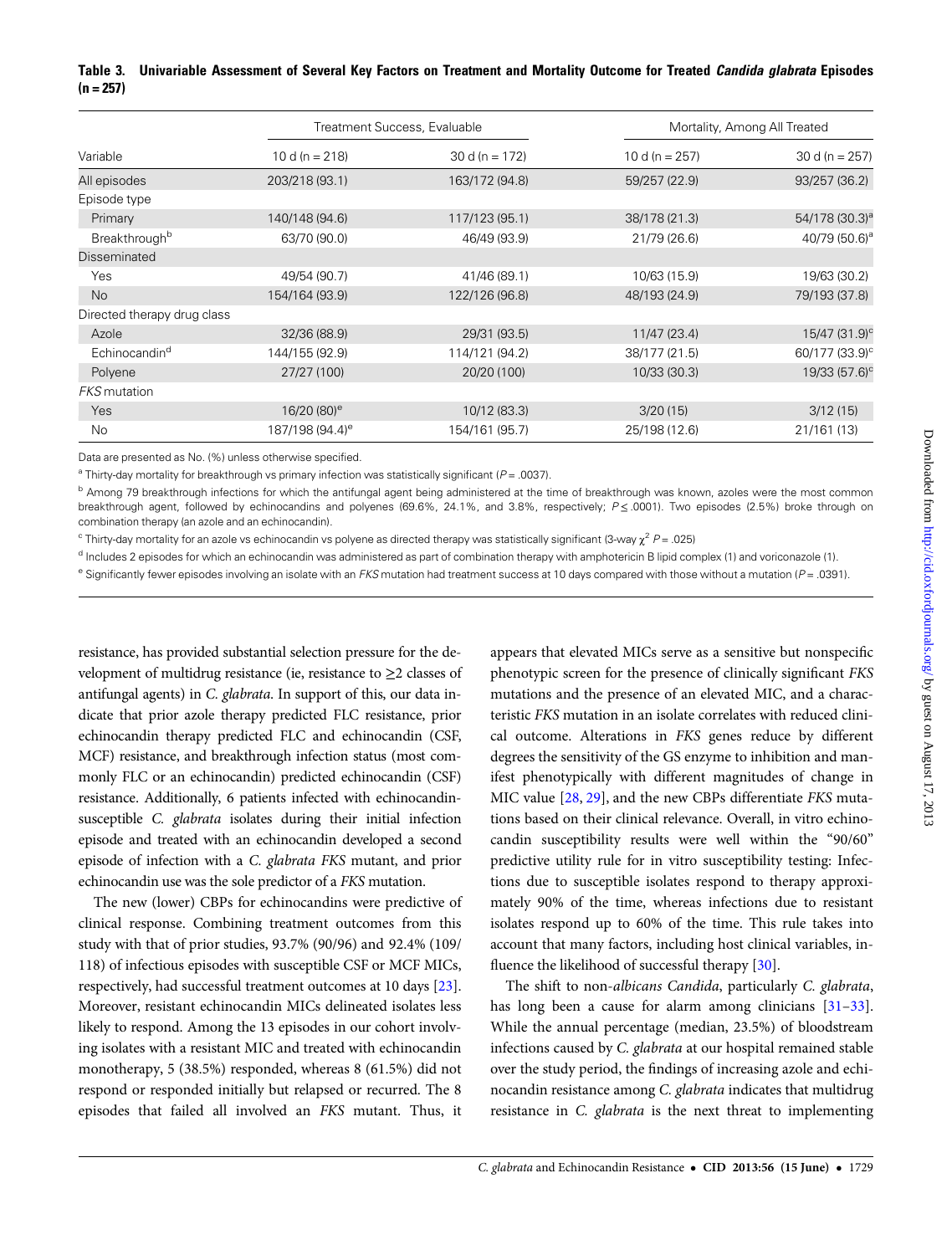<span id="page-6-0"></span>Table 4. Variables Significantly Impacting Treatment Outcome or Mortality

|                                   | Treatment<br><b>Success</b>    |           | Mortality            |                    |  |
|-----------------------------------|--------------------------------|-----------|----------------------|--------------------|--|
|                                   | 10-Day                         | 30-Day    | 10-Day               | 30-Day             |  |
| Variable                          | PValues (Univariable Analysis) |           |                      |                    |  |
| Adult vs pediatric (age $<$ 18 y) | ΝS                             | <b>NS</b> | .02                  | NS                 |  |
| Underlying disease                | ΝS                             | <b>NS</b> | <b>NS</b>            | <b>NS</b>          |  |
| Malignancy                        | ΝS                             | <b>NS</b> | .023 <sup>a</sup>    | .033 <sup>a</sup>  |  |
| End-stage liver disease           | ΝS                             | <b>NS</b> | .0392                | .0124 <sup>a</sup> |  |
| Acute renal failure               | <b>NS</b>                      | <b>NS</b> | <b>NS</b>            | .0295              |  |
| Breakthrough infection            | ΝS                             | <b>NS</b> | ΝS                   | .0018              |  |
| Directed therapy drug class       |                                |           |                      |                    |  |
| Polyene vs other                  | ΝS                             | <b>NS</b> | <b>NS</b>            | $.0073^a$          |  |
| Polyene vs azole                  | <b>NS</b>                      | <b>NS</b> | <b>NS</b>            | .0223              |  |
| Polyene vs echinocandin           | ΝS                             | <b>NS</b> | <b>NS</b>            | .0099              |  |
| <b>FKS</b> mutation               | .0391                          | <b>NS</b> | <b>NS</b>            | .0374              |  |
| Echinocandin-resistant MIC        |                                |           |                      |                    |  |
| Caspofungin                       | <b>NS</b>                      | <b>NS</b> | <b>NS</b>            | .0119              |  |
| Micafungin                        | ΝS                             | <b>NS</b> | ΝS                   | .025               |  |
| Prior antifungal Therapy          | <b>NS</b>                      | <b>NS</b> | <b>NS</b>            | .005               |  |
| Azole                             | ΝS                             | <b>NS</b> | <b>NS</b>            | $.0017^a$          |  |
| Under intensive care <sup>b</sup> | <b>NS</b>                      | <b>NS</b> | < .0001 <sup>a</sup> | $< 0.001^a$        |  |

Abbreviation: MIC, minimum inhibitory concentration.

a Variables that remained significant in multivariable analysis.

<sup>b</sup> Located in an intensive care unit at the time of initial positive blood culture collection.

effective empiric treatment of patients at risk for Candida BSI. This potential threat comes at a time when consensus guidelines encourage the use of echinocandins as first-line therapy for candidemia [[1](#page-7-0)] and the prevailing attitude is that given the safety and potency of the echinocandins, any increase in nonalbicans Candida species and associated resistance to FLC is largely irrelevant. Although the latter sentiment may be completely appropriate in an institution such as the University of Iowa Hospitals and Clinics where, despite a steady increase in the frequency of BSI due to C. glabrata over 3 decades, there were no instances of echinocandin resistance detected in the post-echinocandin era [\[34](#page-8-0)], it may be problematic at other institutions such as ours where resistance to FLC and the echinocandins now exceeds 30% and 12%, respectively. Such tremendous variation in resistance rates between centers emphasizes that it is essential to have knowledge of the local Candida species distribution and antifungal resistance rates to guide initial therapy for Candida BSI [[29,](#page-7-0) [35](#page-8-0)–[37\]](#page-8-0). Moreover, all Candida isolates from blood and normally sterile sites should be identified to the species level and tested for susceptibility to FLC and the echinocandins using standardized reference methods.

One argument offered to lessen concerns regarding the emergence of antifungal resistance in Candida species is that antimicrobial resistance often comes at a fitness cost to the organism [\[38](#page-8-0)–[40](#page-8-0)]. Whereas resistance to echinocandins has been associated with decreased fitness and virulence in isolates of C. glabrata, gain of function mutations in the transcription factor CgPdr1p of C. glabrata, as well as loss of mitochondrial functions, not only mediate antifungal (azole) resistance but also enhance virulence in animal models [\[41](#page-8-0)–[43](#page-8-0)]. Thus, C. glabrata is proving to be both hypermutable and possibly hypervirulent and certainly worthy of our continued respect as an invasive fungal pathogen.

There are obvious limitations to our data. Although this is the largest C. glabrata–infected cohort with MICs and clinical data reported to date, our ability to fully elucidate the clinical relevance of FKS resistant mutants was limited. We included many of the most critical clinical factors known to influence outcomes in our modeling, but determining Candidaattributable mortality is difficult in such complex and critically ill patients, and we cannot exclude the possibility that the presence of an FKS mutant or higher echinocandin MICs are surrogate markers of other clinical factors that contribute to poor clinical outcome.

In summary, these data document the broad emergence over time of resistance to both FLC and echinocandins in clinical isolates of C. glabrata from a single tertiary care center. Prior exposure to echinocandins was predictive of resistance to echinocandins as well as the presence of FKS mutations, both of which were associated with clinical failure. In vitro susceptibility testing of the echinocandins using CLSI methods and the new CBPs can be used to predict the presence of clinically significant FKS gene alterations among C. glabrata strains [\[23\]](#page-7-0). These findings emphasize the importance of both rapid identification to the species level as well as antifungal susceptibility testing of isolates from patients with candidemia. This is especially important in high-risk patients with recurrent Candida isolation and in those who are receiving or were previously exposed to antifungal treatment [[1](#page-7-0), [31,](#page-7-0) [32\]](#page-7-0).

#### **Notes**

Financial support. This work was supported by a collaborative research agreement from Astellas Pharma US, Inc; the National Institutes of Health (AI072522 to B. D. A. and AI069397 to D. S. P.); and Pfizer (to D. S. P. and C. J.-O.) for support for the Echinocandin Resistance Reference Center.

Potential conflicts of interest. B. D. A. has been a consultant to Merada and has received research funding from Astellas, Pfizer, and Charles River Laboratories and royalties from Up to Date, Inc. M. D. J. has received research funding from Astellas/Basilea, Pfizer, Charles River Laboratories, T2 Diagnostics, and Merck and royalties from Up to Date, Inc. C. J.-O. has received grant support from Merck. D. S. P. has received grant support from Merck, Astellas, Pfizer, and Celgene. JMI Laboratories Inc (M. A. P., M. C., and S. A. M.) has received research and educational grants from Achaogen, Aires, American Proficiency Institute, Anacor, Astellas, AstraZeneca, Bayer,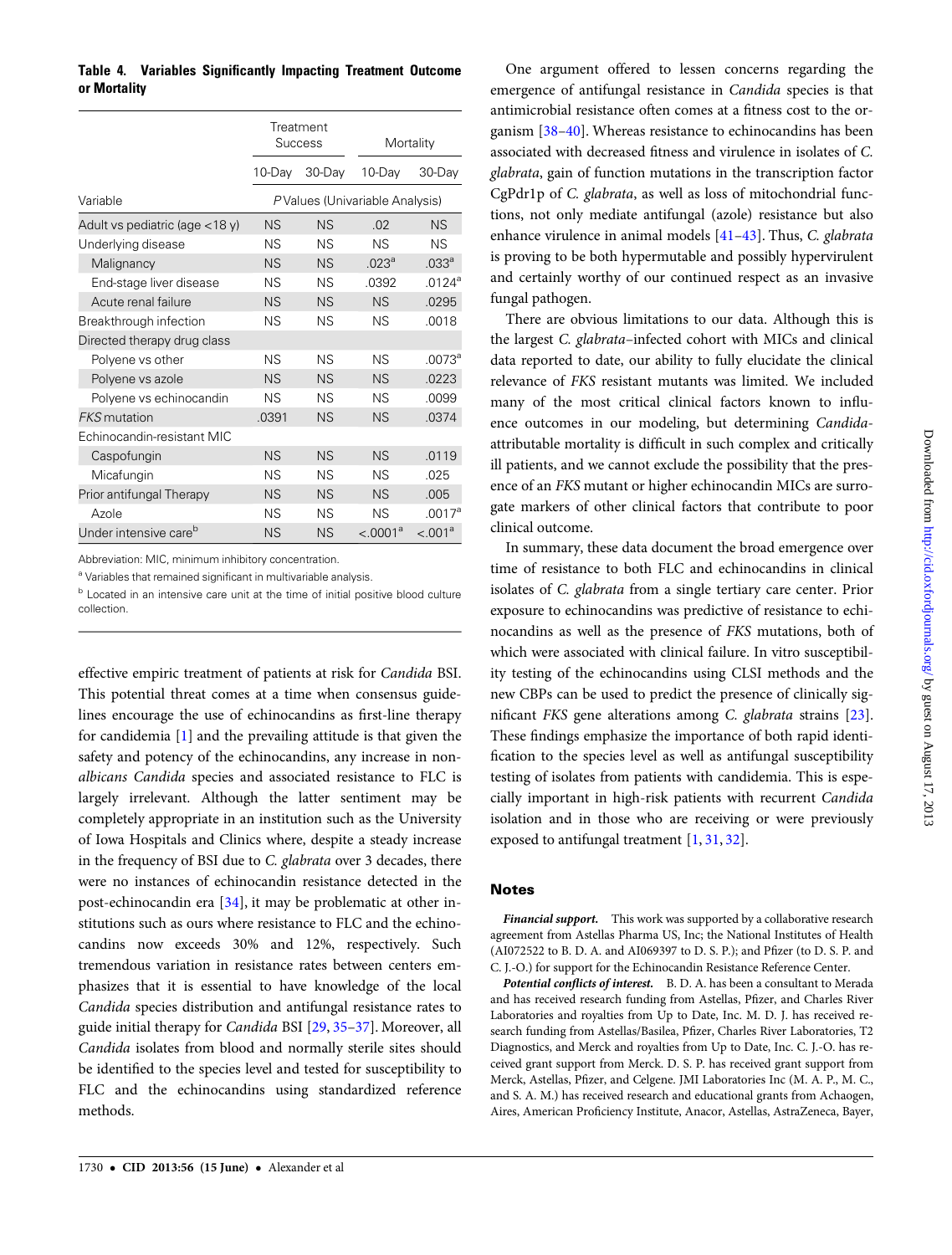<span id="page-7-0"></span>bioMérieux, Cempra, Cerexa, Cosmo Technologies, Cubist, Daiichi, Enanta, Furiex, GlaxoSmithKline, Johnson & Johnson (Ortho McNeil), LegoChem Biosciences Inc, Meiji Seika Kaisha, Merck, Mpex, Nabriva, Novartis, Novexel, Paratek, Pfizer (Wyeth), PPD Therapeutics, Premier Research Group, Seachid, Shionogi, Shionogi USA, The Medicines Co, Theravance, TREK Diagnostics, and Vertex Pharmaceuticals. M. A. P. has received grant support; has served as a consultant, board member, and on speakers' bureaus; and has received payment for development of educational presentations from Astellas, Merck, and Pfizer. All other authors report no potential conflicts.

All authors have submitted the ICMJE Form for Disclosure of Potential Conflicts of Interest. Conflicts that the editors consider relevant to the content of the manuscript have been disclosed.

# **References**

- 1. Pappas PG, Kauffman CA, Andes D, et al. Clinical practice guidelines for the management of candidiasis: 2009 update by the Infectious Diseases Society of America. Clin Infect Dis 2009; 48:503–35.
- 2. Clinical and Laboratory Standards Institute. Reference method for broth dilution antifungal susceptibility testing of yeasts. Approved Standard–Third Edition. CLSI document M27-A3 (ISBN 1-56238-666- 2). Wayne, PA: CLSI, 2008.
- 3. Pfaller MA, Diekema DJ, Ostrosky-Zeichner L, et al. Correlation of MIC with outcome for Candida species tested against caspofungin, anidulafungin, and micafungin: analysis and proposal for interpretive MIC breakpoints. J Clin Microbiol 2008; 46:2620–9.
- 4. Arendrup MC, Garcia-Effron G, Lass-Fl+¦rl C, et al. Echinocandin susceptibility testing of Candida species: comparison of EUCAST EDef 7.1, CLSI M27-A3, Etest, disk diffusion, and agar dilution methods with RPMI and IsoSensitest media. Antimicrob Agents Chemother 2010; 54:426–39.
- 5. Garcia-Effron G, Lee S, Park S, Cleary J, Perlin DS. Effect of Candida glabrata FKS1 and FKS2 mutations on echinocandin sensitivity and kinetics of 1,3-B-D-glucan synthase: implication for the existing susceptibility breakpoint. Antimicrob Agents Chemother 2009; 53:3690–9.
- 6. Garcia-Effron G, Park S, Perlin DS. Correlating echinocandin MIC and kinetic inhibition of fks1 mutant glucan synthases for Candida albicans: implications for interpretive breakpoints. Antimicrob Agents Chemother 2009; 53:112–22.
- 7. Bowman JC, Hicks PS, Kurtz MB, et al. The antifungal echinocandin caspofungin acetate kills growing cells of Aspergillus fumigatus in vitro. Antimicrob Agents Chemother 2002; 46:3001–12.
- 8. Kartsonis NA, Nielsen J, Douglas CM. Caspofungin: the first in a new class of antifungal agents. Drug Resist Updat 2003; 6:197–218.
- 9. Douglas CM, Foor F, Marrinan JA, et al. The Saccharomyces cerevisiae FKS1 (ETG1) gene encodes an integral membrane protein which is a subunit of 1,3-beta-D-glucan synthase. Proc Natl Acad Sci U S A 1994; 91:12907–11.
- 10. Cleary J, Garcia-Effron G, Chapman SW, Perlin DS. Reduced Candida glabrata susceptibility secondary to an FKS1 mutation developed during candidemia treatment. Antimicrob Agents Chemother 2008; 52:2263–5.
- 11. Garcia-Effron G, Chua DJ, Tomada JR, et al. Novel FKS mutations associated with echinocandin resistance in Candida species. Antimicrob Agents Chemother 2010; 54:2225–7.
- 12. Katiyar S, Pfaller M, Edlind T. Candida albicans and Candida glabrata clinical isolates exhibiting reduced echinocandin susceptibility. Antimicrob Agents Chemother 2006; 50:2892–4.
- 13. Perlin DS. Resistance to echinocandin-class antifungal drugs. Drug Resist Updat 2007; 10:121–30.
- 14. Thompson GR, Wiederhold NP, Vallor AC, Villareal NC, Lewis JS, Patterson TF. Development of caspofungin resistance following prolonged therapy for invasive candidiasis secondary to Candida glabrata infection. Antimicrob Agents Chemother 2008; 52:3783–5.
- 15. Arendrup MC, Garcia-Effron G, Buzina W, et al. Breakthrough Aspergillus fumigatus and Candida albicans double infection during caspofungin treatment: laboratory characteristics and implication for susceptibility testing. Antimicrob Agents Chemother 2009; 53: 1185–93.
- 16. Baixench MT, Aoun N, Desnos-Ollivier M, et al. Acquired resistance to echinocandins in Candida albicans: case report and review. J Antimicrob Chemother 2007; 59:1076–83.
- 17. Desnos-Ollivier M, Bretagne S, Raoux D, Hoinard D, Dromer F, Dannaoui E. Mutations in the fks1 Gene in Candida albicans, C. tropicalis, and C. krusei correlate with elevated caspofungin MICs uncovered in AM3 medium using the method of the European Committee on Antibiotic Susceptibility Testing. Antimicrob Agents Chemother 2008; 52:3092–8.
- 18. Douglas CM. Fungal +f(1,3)-D-glucan synthesis. Med Mycol 2001; 39:55–66.
- 19. Garcia-Effron G, Kontoyiannis DP, Lewis RE, Perlin DS. Caspofunginresistant Candida tropicalis strains causing breakthrough fungemia in patients at high risk for hematologic malignancies. Antimicrob Agents Chemother 2008; 52:4181–3.
- 20. Laverdiere M, Lalonde RG, Baril JG, Sheppard DC, Park S, Perlin DS. Progressive loss of echinocandin activity following prolonged use for treatment of Candida albicans oesophagitis. J Antimicrob Chemother 2006; 57:705–8.
- 21. Pfaller MA, Boyken L, Hollis RJ, et al. Wild-type MIC distributions and epidemiological cutoff values for the echinocandins and Candida spp. J Clin Microbiol 2010; 48:52–6.
- 22. Pfaller MA, Castanheira M, Diekema DJ, Messer SA, Moet GJ, Jones RN. Comparison of European Committee on Antimicrobial Susceptibility Testing (EUCAST) and Etest methods with the CLSI broth microdilution method for echinocandin susceptibility testing of Candida species. J Clin Microbiol. 2010; 48:1592–9.
- 23. Pfaller MA, Diekema DJ, Andes D, et al. Clinical breakpoints for the echinocandins and Candida revisited: integration of molecular, clinical, and microbiological data to arrive at species-specific interpretive criteria. Drug Resist Updat 2011; 14:164–76.
- 24. Pfeiffer CD, Garcia-Effron G, Zaas AK, Perfect JR, Perlin DS, Alexander BD. Breakthrough invasive candidiasis in patients on micafungin. J Clin Microbiol 2010; 48:2373–80.
- 25. Wiederhold NP, Grabinski JL, Garcia-Effron G, Perlin DS, Lee SA. Pyrosequencing to detect mutations in FKS1 that confer reduced echinocandin susceptibility in Candida albicans. Antimicrob Agents Chemother 2008; 52:4145–8.
- 26. Pfaller MA, Boyken L, Hollis RJ, et al. In vitro susceptibility of invasive isolates of Candida spp. to anidulafungin, caspofungin, and micafungin: six years of global surveillance. J Clin Microbiol 2008; 46:150–6.
- 27. Pfaller MA, Castanheira M, Lockhart SR, Ahlquist AM, Messer SA, Jones RN. Frequency of decreased susceptibility and resistance to echinocandins among fluconazole-resistant bloodstream isolates of Candida glabrata. J Clin Microbiol 2012; 50:1199–203.
- 28. Pfaller M, Boyken L, Hollis R, et al. Use of epidemiological cutoff values to examine 9-year trends in susceptibility of Candida species to anidulafungin, caspofungin, and micafungin. J Clin Microbiol 2011; 49:624–9.
- 29. Pfaller MA, Moet GJ, Messer SA, Jones RN, Castanheira M. Candida bloodstream infections: comparison of species distributions and antifungal resistance patterns in community-onset and nosocomial isolates in the SENTRY Antimicrobial Surveillance Program, 2008–2009. Antimicrob Agents Chemother 2011; 55:561–6.
- 30. Rex JH, Pfaller MA. Has antifungal susceptibility testing come of age? Clin Infect Dis 2002; 35:982–9.
- 31. Sobel JD. Changing epidemiology of invasive candidiasis in intensive care units: much ado about nothing? Crit Care Med 2008; 36:2188–9.
- 32. Sobel JD. Changing trends in the epidemiology of Candida blood stream infections: a matter for concern? Crit Care Med 2010; 38:990–2.